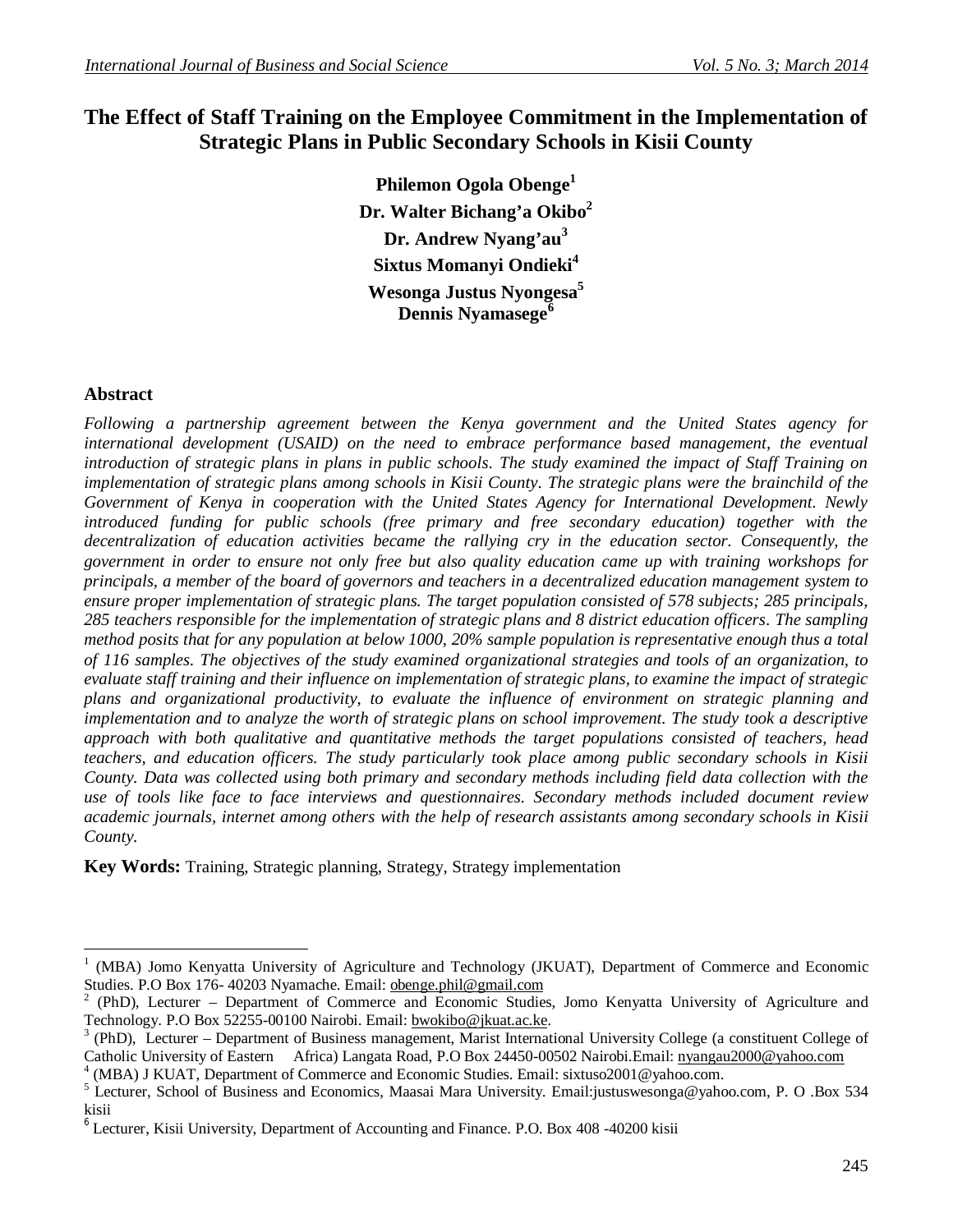# *Introduction*

The Kenyan Education Sector has since the year 2003 embarked on plans to institute reform at all levels. They ask where we are now. Where do we want to go? How do we get there? In the face of changing circumstances, these are important questions to ask (Mutuku et al, 2004).

The focus on education quality is normally at the heart of efforts aimed at improving the performance of education sectors. Quality is what attracts learners, satisfies their basic learning needs, and enriches their life and their overall experience of living. Governments and all other partners must work together to ensure quality of education for all, regardless of gender, wealth, location, language, ethnic, social or cultural origin. There has been much effort in expanding basic education in Kenya. The achievements made especially with regard to making basic education access to the population at all places are very significant. However, the issue of quality in education still remains a crucial concern of the ministries of education. Quality of education has now become the most important aspect of education worldwide.

The Kenya Ministry of Education through the Directorate of Quality Assurance and Standards developed through extensive consultation with various stakeholders facilitated by the Kenya National Commission for UNESCO (United Nations Educational Scientific and Cultural Organization) two sets of guidelines aimed at ensuring the provision of quality and relevant education (Economic survey, 2003). The goal of education for all is now being looked into a fresh by the organizations concerned to ensure that not just education but quality education is received (UNESCO, 2004). The UNESCO report emphasizes that quality education is a tool to overcome most of the problems in Africa and a means to fulfill other rights. Indicators of quality education must be revised to ensure that standard is maintained worldwide. It is important to realize that poor quality education anywhere in the world is bad for humankind as a whole (UNESCO, 2004).

The Bergen Conference of European Ministers Responsible for Higher Education 19-20 May 2005 adopted Standards and Guidelines for Quality Assurance. In Kenya, the Kenya Education Sector Support Program (KESSP) was set up based on the rationale of the overall policy goal of achieving Education for All (EFA) and the Government's commitment to the attainment of Millennium Development goals (MDG). The broad objective is to give every Kenyan the right to quality education and training no matter his/her socio-economic status, Ministry of Education, Science and Technology (MOEST, 2006). This will be achieved through the provision of an all-inclusive quality education that is accessible and relevant to all Kenyans. This vision is guided by the understanding that quality education and training contribute significantly to economic growth and expansion of employment opportunities. The vision, which is in tandem with the Government's plan as articulated in the Economic Recovery Strategy (ERS) therefore, provides the rationale for major reforms in current education system in order to enable all Kenyans to have access to quality lifelong education and training. The government is supposed to ensure equitable distribution of education.

Trainings are very essential in facilitating not only the level of productivity but also the development of personnel in any organization. Therefore, training can be put in a contact relevant to school administrators. However, knowledge is the ability, the skill, the understanding, the information, which every individual requires acquiring in order to be able to function effectively and perform efficiently. Human resources, are the most valuable assets of any organization, with the machines, materials and even the money, nothing gets done without man-power. Abiodun (1999) submitted that training is a systematic development of the knowledge, skills and attitudes required by employees to perform adequately on a given task or job. It can take place in a number of ways, on the job or off the job; in the organization or outside organization. Adeniyi (1995) observed that staff training and development is a work activity that can make a very significant contribution to the overall effectiveness and profitability of an organization**.** Human capacity has become a critical index of competition in the world of business to the extent that the development of such capacities through training has become a top priority in designing the strategic plan of business organizations (Tim et al, 2008).

Usually, before training or development programs are organized efforts are being made through individuals and organizational appraisals to identify the training needs. After the training and development programs, an evaluation is carried out to ascertain the effectiveness of the program in line with the need, which had been identified**.** Omole (2004) explains that manpower development involves providing learning and development opportunities, making training intervention and planning, conducting and evaluating training programs.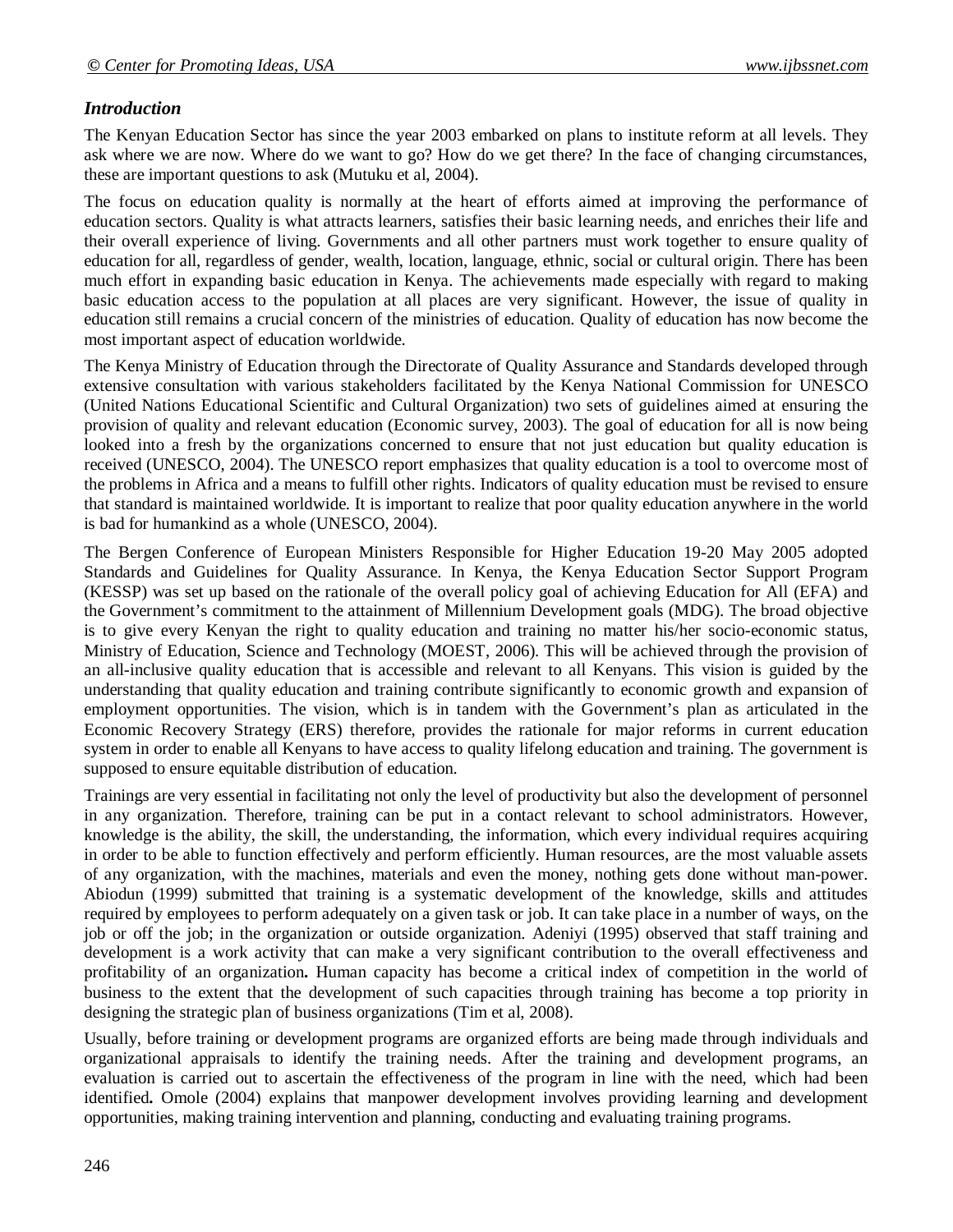The need for improved productivity in an organization has become universally accepted phenomenon that depends on efficient and effective manpower development. It has further become necessary, in view of modern global advancement, to invest in human capital training and development. Thus, the role played by staff training and development can no longer be over-emphasized. By implication, therefore, the need for organizations to take staff development program for their employees seriously has become an undisputable imperative.

Absence of such staff development programs in an organization often manifests tripartite problems of incompetence, inefficiency and ineffectiveness. There is the absence of systematic training despite the various reforms. This problem needs to be addressed urgently if training must attain its objectives by adopting the recommendations that were made by the various public service reforms in the country. Poor funding which is reflected in the difference between budgetary provisions and actual funds released for various years. Concerted efforts must be made by the government to address the problems associated with funding training. Most of the training schools and centers established by government are poorly funded, which make them grossly unutilized (Mullins, 1999).

Strategic plans are a new phenomenon in public schools in Kenya. The trainings on strategic plans among head teachers and school managers started in November 2010 with the initiative of the ministry of education.

### *Statement of the Problem*

These training programs were initiated by the government of Kenya following a partnership with the United States Agency for International Development (USAID), (USAID Kenya 2013) .This though does not seem to happen. Little or no observations have been made on the outcome of the trainings due to limited follow up, limited or no training of educators in strategic planning and performance-based management. Empowering school management and schools to collect analyze, and use data for improved decision-making, planning and management. The essence of the training was coordinating with the Kenya Education Staff Institute (KESI) in strategic planning to improve capacity building, monitoring and coordination of resources to carry out the plans. (USAID Kenya, 2013). Working within a crowded MOE calendar and in a rapidly changing policy environment presents a challenge. KESSP II (Kenya Education Sector Support Program) has not been clearly defined. Many districts suffer staff shortages either in administration or in quality assurance, adversely affecting both teaching and learning. (USAID / KENYA, 2013). Implementation of strategic plans among public secondary schools is thus becoming a challenge for the school heads and principals on this account.

Kenya is ranked 17th out of 54 countries in terms of efficiency in education sector based on students' performance, staff turnover, motivation and managerial competence (World's competitiveness report, 2009).Performance of the academic institutions in meeting the goals and objectives of education in Kenya relies heavily on the type of leadership that prevails in the institutions. Malusu, (2007) observes that the increase in secondary education necessitates instituting responsible leadership in secondary education institutions. It has been observed that many schools still perform poorly due to poor leadership besides inadequate funds and poor facilities (Malusu, 2005.). It is this leadership's inability to correctly implement the strategic plans that informed the need by the government to organize training for school management towards a performance based management. This research is meant to establish to what extent these trainings impacted on schools' ability to implement the plans.

## *Literature Review*

The Guest's model (1987) expresses pathways for more careful, clear and ease of empirical testing. He saw commitment as a vital outcome, concerned with the goals linking employees with firm performance as the goal of quality is important to ensure the high quality of products and services. Therefore, training and development policy play an importance role in human resource management and contribute to improved strategic integration, employee commitment, flexibility and quality. Human resource management outcomes can then lead to high job performance, high problem solving activity, high cost effectiveness, and low turnover, reduced absences and fewer grievances.

Wright and McMahan (1992) present six theoretical models from the fields of organizational theory, finance and economics. Three of them (resource based view of the firm, cybernetic systems, and behavioral perspective) consider the relationship between training and firm performance.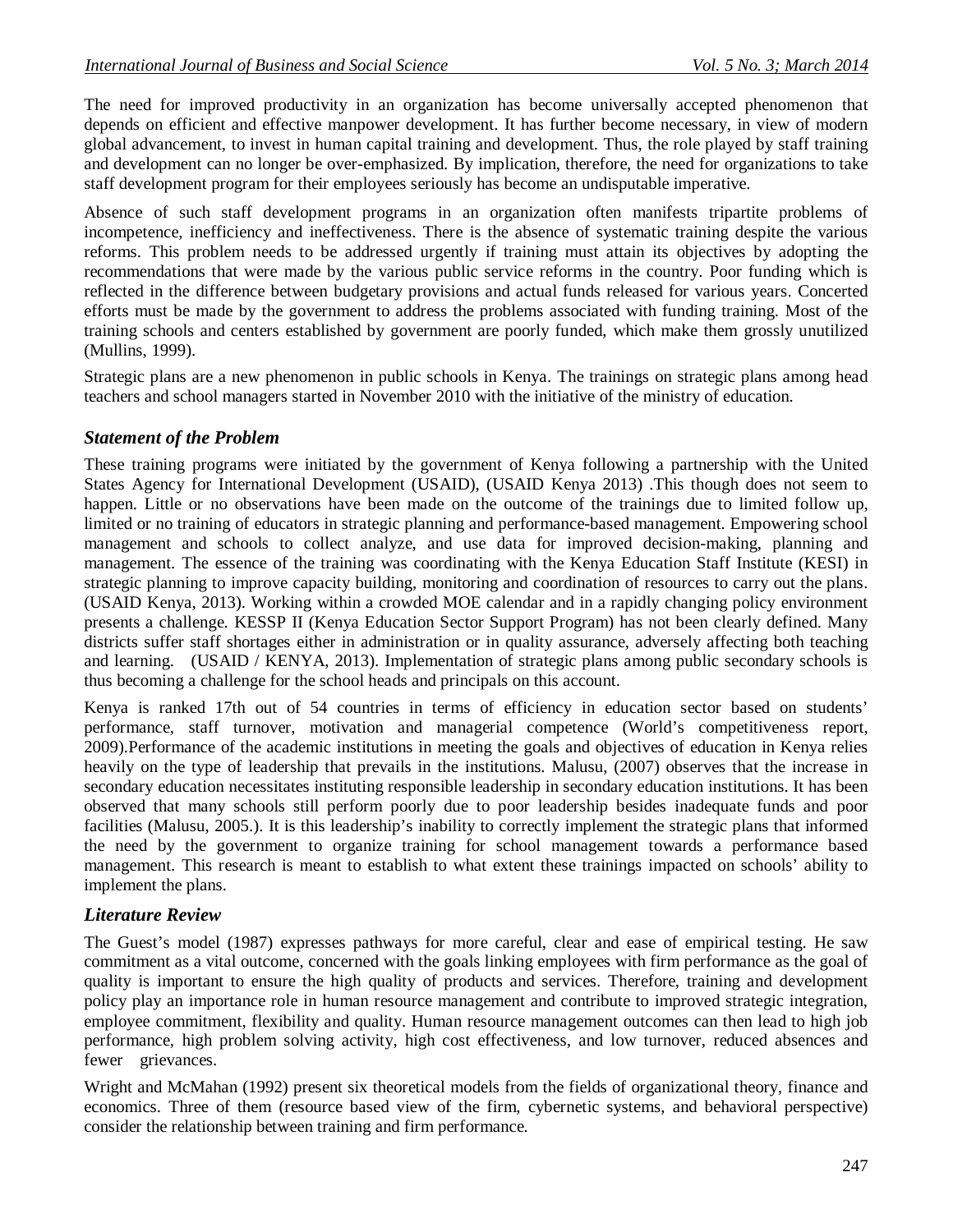First, is the resource based view; Firm resources include physical capital, human capital and organizational capital that enable the firm to improve its efficiency and effectiveness. Its resources determine the strength of a firm in the long term The behavioral perspective models shows that employee behavior plays an important role as a mediator between strategy and firm performance (Schuler et al 1987, Schuler 1989). The models do not focus on knowledge, skills or abilities of employees, but focus only on employee role behaviors because the employee's attitudes, behaviors and commitments could affect the firm performance.

Thus, the employee role behavior can be instrumental in the creation of a competitive advantage. HRM practices can be considered as an option to promote the role behavior more efficiently and effectively, especially HR training-policy.

The cybernetic model of HR systems is based on the general systems models and includes input from the environment (i.e., inputs of HR knowledge, skills, and abilities), throughput (HR behaviors) and output systems (productivity, sale, job satisfaction and turnover). When the model is applied to strategic HRM, Wright et al (1991) focus on two major responsibilities: competence management (deals with individual skills required to implement a given organizational strategy) and behavior management (activities that seek to agree and coordinate attitude and behavior of individuals for organizational strategy and goals). Therefore, training will improve knowledge, skills, abilities and the behavior of employees. There is a multi- level model which bridges the gap between theoretical models of training needs assessment, design, and evaluation, and the higher levels at which training must have an impact if it is to contribute to organizational effectiveness (Kozlowski et al 1997). The model is focused on training transfer and is embedded in two distinct transfer types: horizontal and vertical transfer. Horizontal transfer concentrates on traditional models of training effectiveness. Kozlowski et al (2000) proposed 'top down contextual effects' which they described as a group and organizational factors, that can have direct and moderating effects on learning and transfer.

These effects have been the source of recent theory and research addressing the influence of organizational factors on motivation to learn, transfer, and training effectiveness at the individual level of analysis. Vertical transfer examines the link between individual training outcomes and organizational outcomes. There are two distinctive forms of vertical transfer processes--composition and compilation. Composition concentrates on individual contribution at the same content, while compilation focuses on individual contribution at the different or diverse content.

Oribabor (2000) submitted that training and development aim at developing competences such as technical, human, conceptual and managerial for the furtherance of individual and organization growth, Isyaku (2000) also postulated that the process of training and development is a continuous one.

Misko (2008) notes that where learning becomes integrated into workplace practices, organizations are more likely to be innovative, extend learning and reward employees .It is the view of Beardwell et al, (1993) that Human Resource Management concepts such as commitment to the company and the growth in the quality movement have led senior management teams to realize the increased importance of training, employee development and long-term education. Such concepts require not only careful planning but a greater emphasis on employee development.

Tim et al (2008) insist that human capital development represents the planned opportunity that is provided for training, education directed and planned experiences, and guided growth. Zigon (2002) saw training as the overall process where by an individual's behavior is modified to conform to a pre-defined and specific pattern. Training is also a process or procedure through which skills, talents, and knowledge of employees are enhanced (Industrial Training Fund, 2006).

The means by which one intends to communicate information, ideas, skills, attitudes, and feelings to learners is what is referred to as the training techniques (Gary, 2001). These training techniques are very crucial elements for the success of training. They are often categorized in terms of on-the-job or off-the-job training. On the-job training is ideal for training unskilled and semi-skilled employees. It gives the trainees ample opportunity for learning on the actual equipment and in the environment of the job. This training technique gained acceptance during the Second World War, where millions of unskilled men from Africa were trained to do thousands of different jobs in various war plants. On the other hand, training that is mostly done in the training school, where information, lectures, conferences, panel discussions, and computer-assisted instructions that are imparted to the skilled trainees, are usually the styled off-the-job training techniques.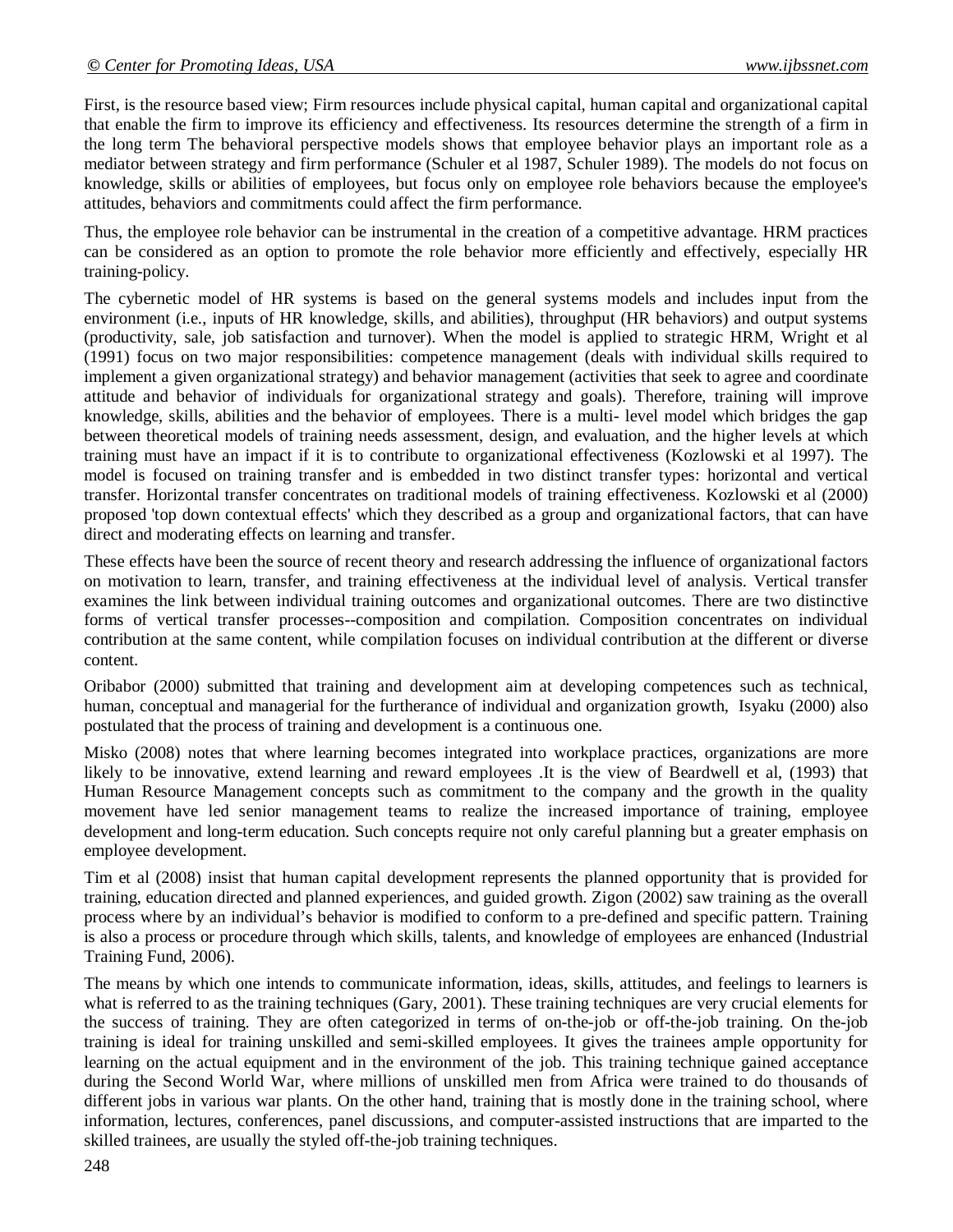Generally, on-the-job training programs for employees, as reported by David, et al, (2006) may be by way of induction training, apprenticeship training, and supervisory training. Barrett et al, (2001) argue that employees may view some human resource practices as a "gift". Training is one such practice that employees may view as a gift". The result of this "gift" is that employees exert more effort, become more productive, and have a greater sense of debt to the organization. The "gift" also has the potential to make employees feel like "insiders" into the organization.

An "insider" is likely to be more committed and devoted to the company. The idea of "gift" and "insider" parallels closely to the concept of reciprocity. The premise behind reciprocity is that an employee will help the organization, because the organization helped the employee. The saying "don't bite the hand that feeds you" seems to correlate to reciprocity.

Training has been identified as contributing greatly to organizational competitiveness (Schuler et al, 1984). Research suggests that investment in training can be justified by the contribution it makes to improved individual and organizational performance (Bartel, 2000). However, previous studies have indicated difficulty in identifying causality between training and organizational performance (Blundell et al., 1999). Bartlett (2001) suggests that one problem exacerbated this difficulty is developing an effective measure for organizational performance. Blundell et al. (1999) support this, arguing that lack of suitable data and methodological difficulties have...prevented adequate assessment of the impact of human capital appreciation on firm performance and that "estimates of the impact of training on productivity are subject to wide margins of uncertainty.

Training, like other HRM practices, can be utilized to elicit desired responses which may include improved organizational commitment (Bartlett, 2001). Al Emadi et al (2007) examine the perceptions of senior staff in the Qatari petrochemical industry on the perceived benefits of training participation and its impact on organizational commitment. They found a positive relationship between perceived training benefits and both affective and continuance commitment.

Studies conducted in Malaysian (Ahmad et al, 2003) and Chinese (Newman, et al, 2011) context depict strong positive correlation between training perceptions and organizational commitment. Adoption of proper human resource practices cause employees committed towards the organization. Employees who are emotionally attached with the organization are less likely to leave the organization. Organizational commitment and job satisfaction is most influential predictor of employee intention to leave (Karsh, et al, 2005).

## *Materials and Methods*

A descriptive research survey was used in collecting information about people's attitude and habit. The study was co-relational survey finding out how training of staff influences the implementation of strategic plans. The study was carried out in Kisii County among public secondary schools. The locale was chosen because the researcher was familiar with the area. It also had easy access for the researcher. The researcher sampled urban and rural schools. Target population is defined as all the members of a real or hypothetical set of people, events or objects to which a researcher wishes to generalize the results of the research study (Borg et al, 1989). The target population for this study consisted of, 334 principals and 334 teachers in charge of the implementation of strategic plans in the entire Kisii county of Nyanza region giving a total target population of 668. Sampling means selecting a given number of subjects from a defined population as representative of that population. Any statements made about the sample should also be true of the population (Orodho, 2002). It is however agreed that the larger the sample the smaller the sampling error (Gay, 1992). Gay (1992) recommends that when the target population is small (less than 1000 members), a minimum sample of 20% is adequate for educational research. From the 668 members of the target population, the researcher will use proportionate sampling to select 134 participants. This formed 20% of the target population, which is in line with Gay's (1992) recommendation.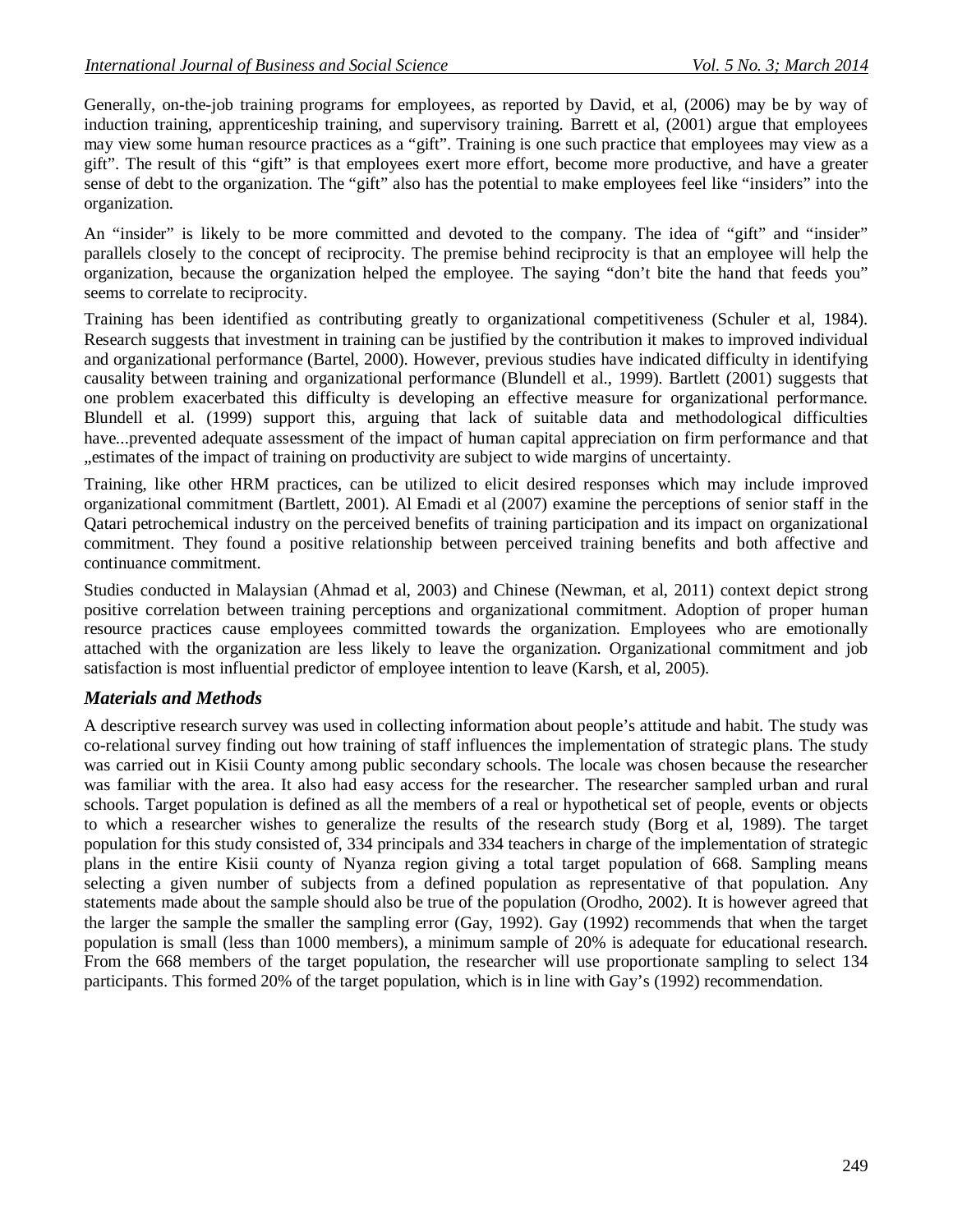| <b>SL</b> | <b>District</b> | Principal | <b>Sample</b> | <b>Teachers in charge</b> | <b>Sample</b> |
|-----------|-----------------|-----------|---------------|---------------------------|---------------|
|           | Kisii Central   | 61        | 12            | 61                        | 13            |
|           | Marani          | 28        |               | 28                        |               |
| 3.        | Kisii South     | 31        |               | 31                        |               |
| 4.        | Gucha           | 20        |               | 20                        |               |
|           | Nyamache        | 48        | 10            | 48                        | 10            |
| 6.        | kenyenya        | 42        |               | 42                        |               |
|           | Gucha South     | 44        |               | 44                        |               |
|           | Sameta          | 21        |               | 21                        |               |
|           | Masaba South    | 39        |               | 39                        |               |
| Total     |                 | 334       | 67            | 334                       | 67            |

### **Table: 1 Sample Derivations**

#### **(Source: Kisii County Education Office)**

The questionnaire is a set of questions, given to the respondents within the sample population. The questionnaire will have open and closed questions. The tool was chosen because it was the most appropriate for the study and was personally administered through drop and pick. Also face to face interviews were used with the help of questionnaires and document review for secondary data was also used to gather data that had been recorded in the institutions that were contacted.

Validity is defined as the accuracy and meaningfulness of inferences, which are based on the research results (Mugenda & Mugenda, 1999). In other words, validity is the degree to which results obtained from the analysis phenomena under study. Validity, according to Borg and Gall (1989) is the degree to which a test measures what it purports to measure. All assessments of validity are subjective opinions based on the judgment of the researcher (Wiersma, 1995). The pilot study helped to improve face validity of the instruments. According to Borg and Gall (1989) content validity of an instrument is improved through expert judgment. As such, the researcher sought assistance of his supervisors, who, as experts in research, helped improve content validity of the instrument.

Mugenda and Mugenda (2003) define reliability as a measure of the degree to which are search instrument yields consistent results or data after repeated trial. The pilot study enabled the researcher to assess the clarity of the questionnaire items so that those items found to be inadequate or vague were modified to improve the quality of the research instrument thus increasing its reliability. Reliability was ensured by the use of test- retest run method.

During the piloting exercise, the two sets of scores collected were correlated using Spearman (rho) and the results were evaluated using the formula:

|       | $r = 1$ - |     | $n(n^2-1)$                                           |           |  |
|-------|-----------|-----|------------------------------------------------------|-----------|--|
| Where |           | $=$ | Spearman's coefficient of correlation                |           |  |
|       |           | $=$ | number of pairs of observation                       |           |  |
|       |           | $=$ | the difference between the ranks of pairs of the two | variables |  |
|       |           |     |                                                      |           |  |

This yielded a correlation coefficient of 0.76, thus the instruments were found to be highly reliable according to Berthoud (2000), states that a reliability index of a minimum of 0.6 is satisfactory for any instrument.

Data was collected by both qualitative and quantitative means. The collected data was coded and entered into the computer for analysis using the statistical package for social sciences (SPSS). Bell (2002) maintains that when making the results known to a variety of readers, simple descriptive statistics such as percentages have a considerable advantage over more complex statistics, since they are easily understood. Borg et al (1998) also hold that the most widely used and understood standard proportion is the percentage. As such the data was analyzed using simple descriptive statistics, including frequency counts and percentages. Analysis was done using SPSS. The results of the data analysis will be presented in frequency tables, bar graphs and pie charts.

#### *Results*

In the above table, it emerged that all respondents consider the training to have improved their commitment towards work and thus implementation of strategic plans.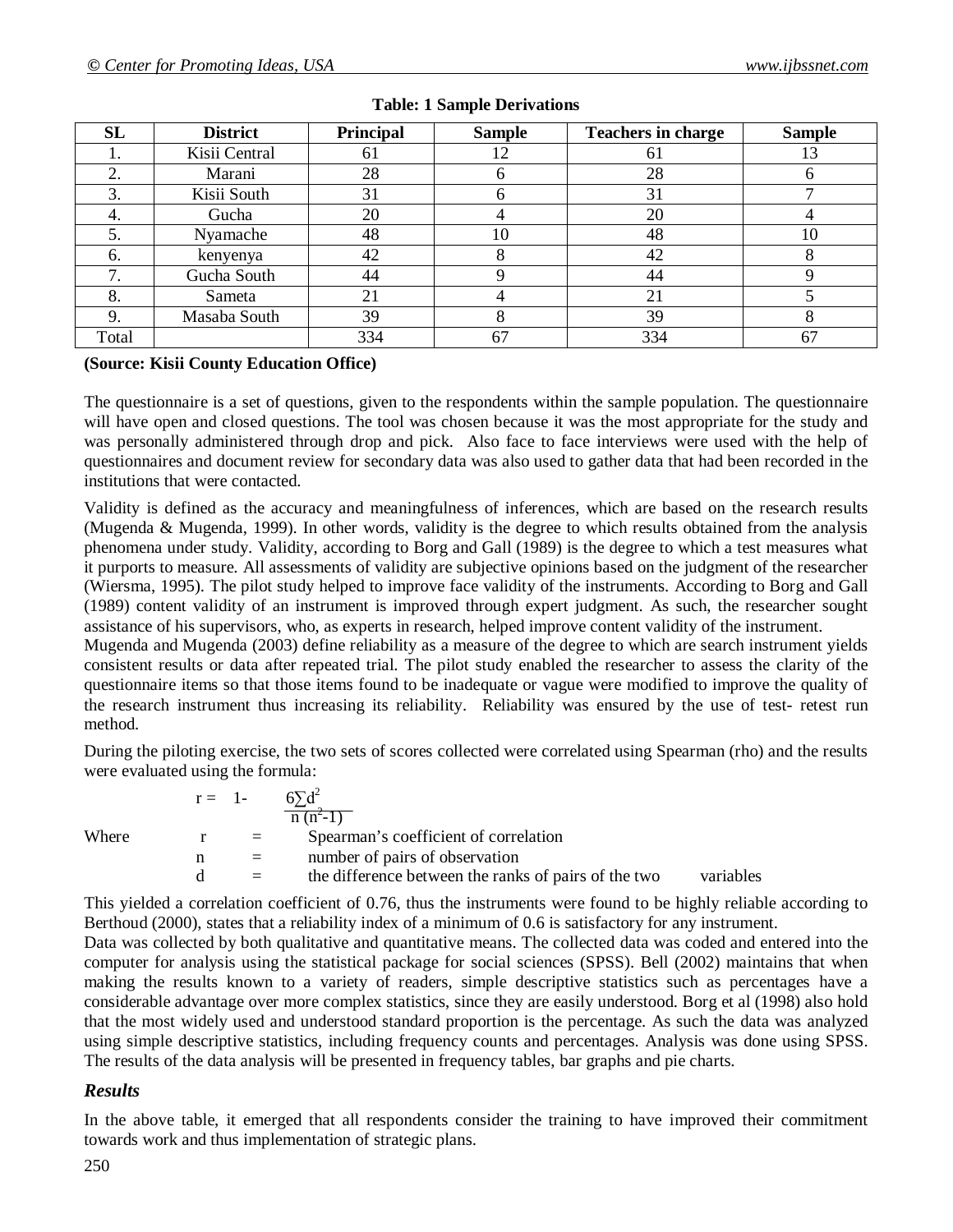In majority of cases, commitment was identified as the main aspect of management that was improved by the training. Of those sampled, 30(44.8%) stated that commitment to their institutions was the main drive in the implementation of the school's strategic plans with a weighted average of 3.940 points. They were better committed as a result of the renewed knowledge about strategic plans, 15(22%) said it often affected their decisions, 10(15%) stated the influence was moderate while 12(18%) said commitment was rarely a consideration in the implementation process of strategic plans. No respondent stated that commitment was not at all a factor.

It was established that majority of those interviewed had not only had of but attended the training programs organized by DEMA through the Ministry of Education. At total of 61 respondents constituting 91% were aware and attended the said trainings. Of these 13% considered them extremely useful, 41.8% found them to be useful while 32% considered the trainings only moderately useful the remaining 13% found them either not useful at all or had no opinion. Majority of heads of department in charge of strategic plans were relatively young having served in the department for four years or less. It is also interesting to note that a fair proportion (39%) of those who had attended the training did not find them useful or relevant and that apart from the training organized by the government, the institutions have not organized any other form of training or orientation to help acquaint the school with issues strategic management.

It was further established that location of the school – rural, urban or peri-urban had no tangible influence in the implementation of strategic plans. The understanding of the strategies is equally spread across the regions. The teachers in the district schools seemed to rely more on the administration (management) for strategic implementation while in the provincial schools, the head of department seemed to be more in control. Further, 97% of the respondents said that the top management was fully responsible for the implementation of strategic plans.

All respondents stated that their institutions allocated resources towards the implementation of strategic plans. Only 30(44.8%) identified money as a form of resource allocated towards the implementation of strategies in schools, 24 (35.8%) identified time as a form of resource allocated for strategic plans. Staff support accounted for 10.4 %( 7) while only six (%9) respondents identified training as a form of resource allocated towards implementation of strategic plans.

# *The Findings*

This study set out to establish the effects of staff training on the implementation of strategic plans in secondary schools in Kisii County. Previous research has shown that training of staff was responsible for employee commitment, institutional efficiency, and change in organizational culture and data management in these institutions. Misko (2008) notes that where learning becomes integrated into workplace practices, organizations are more likely to be innovative, extend learning and reward employees .It is the view of Beardwell et al, (1993) that Human Resource Management concepts such as commitment to the company and the growth in the quality movement have led senior management teams to realize the increased importance of training, employee development and long-term education. Such concepts require not only careful planning but a greater emphasis on employee development.

The above situation led to the assumption that the trainings in question would impart skills on the employees to enhance their ability to implement strategic plans. There has never been a proper and structured follow up to ascertain the impact of these trainings and whether or not they were able to achieve the purpose they were meant for .The success of the training would ensure that the institutions offer quality universal education in tandem with the goals of Education for All initiative. This research was done to investigate the effects of staff training on the implementation of strategic plan in Kisii County. The research objectives were; to establish the effects of staff training on school efficiency, school culture, employee commitment and data management in public secondary schools in Kisii County. The findings of the analyzed data indicated that the trainings had a major impact on the way strategic management was handled in schools and especially in terms of renewed commitment as the school administration was now better equipped in terms of understanding what was required of them making it easier for them to relate to the plans and own them. 61 (91%) acknowledged having heard of and attended these trainings and that the trainings had a major influence on how they handled issues dealing with strategic plans.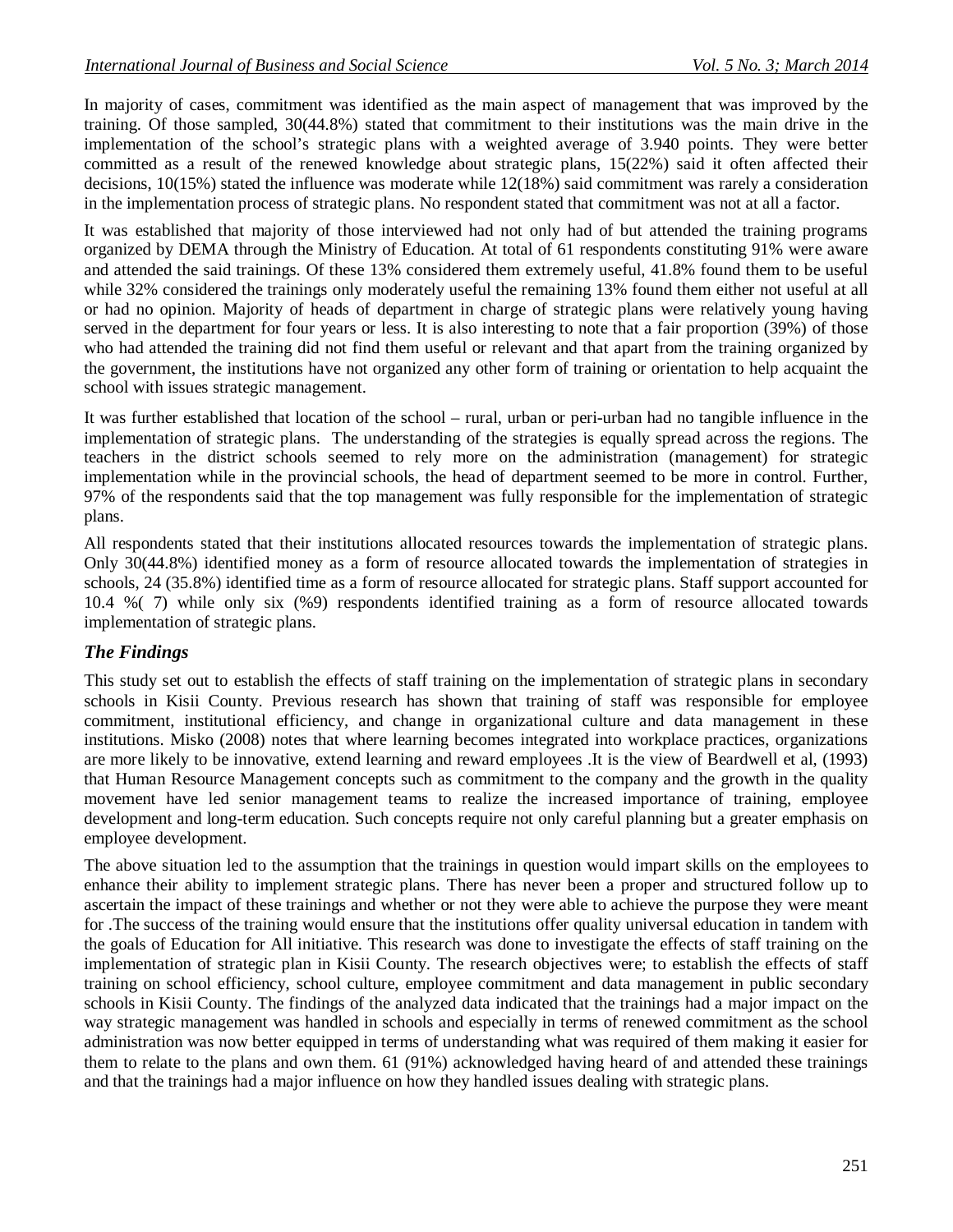On the penetration level of the trainings, 91% of those sampled said they had heard of and attended these trainings while only 9% said they knew nothing about the trainings. These can attributed to the fact that the training was both government sponsored, assured those attending of some allowance and also because they were compulsory. In spite of this only 9(13.4%) found the training very useful while 41.8% thought it was useful, and 32 % considered it only moderate the rest felt them to be of no use at all. The responsibility for strategic plans is left in the hands of the school administration according to those sampled. 97% percent stated that it was the direct responsibility of the management. As to whether strategic plans are considered a priority issue in the school, 96% percent said it was in their school. Surprisingly though a number of respondents did not seem so sure as to how often strategic plans are undertaken in their schools with 8(11.9%) stating that they did not know.

Money was considered the most visible resource in strategy implementation among those sampled at 44.8%, while time came in at 35.8%, staff support at 10.4% only 6(9%) said that training as a resource was provided in their schools towards implementation of strategic plans. 13(19.4%) responded that there was very little procedure followed, 30(44.8%) stated there was some form of procedure while only 24(35.4%) were emphatic that the schools had clear set of procedures to be followed in the implementation process.

Of those sampled, 30(44.8%) stated that commitment to their institutions was the main drive in the implementation of the school's strategic plans with a weighted average of 3.940 points.

They were better committed as a result of the renewed knowledge about strategic plans, 15(22%) said it often affected their decisions, 10(15%) stated the influence was moderate while 12(18%) said commitment was rarely a consideration in the implementation process of strategic plans Need to be efficient inform decisions made by many institutions in so far as implementation of strategic plans are concerned. 21(31.3%) of respondents said that after the training they felt much better able to deal with issues concerning school strategies while 23(34.35) say it is it was of much use, 16(23.9%) say that its effect was moderate and 3(4.5%) there was a little effect and finally, 4 (6%) stated that there was no relevance.

As to whether school culture was affected by the training in so far as implementation of strategic plans are concerned, 18 (26.9%) reported that it impacted very much t,24(35.8%) responded that the impact was much,12(17.9%) said the effect was moderate while the remaining 13(19.4%) stated that the effect was very little. Only 18(26.8%) of the respondents found the training very useful in so far as data management in schools are concerned,15(22.4%) found it to be useful,16(23.9%) said it was moderate ,6(9%) found the training of little relevance to data management while 12(18%) found no relevance whatsoever between the training and data management in schools.

# *Conclusion*

The following conclusions were drawn from these findings; that the training program organized by the government to enhance the capacity of heads towards performance based management was well distributed and advertised. This was probably as a result of the fact that it was both compulsory and fully sponsored. Interestingly though, this almost a hundred percent attendance has not translated to the actual implementation of the strategies as a large number of those sampled were not quite sure in what intervals the plans were undertaken in their schools with only some 13% stating categorically that there was an ordered system of implementation of strategic plans in their various schools. It is thus to say that

It is noteworthy that a large number of those sampled stated that the trainings had improved institutional commitment of the sampled group. It further emerged that school culture was also affected by the training with up to 56% stating that it did. Thus one can conclude safely that the staff training organized by the government had a net major effect on the schools ability to implement strategic plans even though there have been no follow up by the government to ascertain to what extent the actual implementation is being undertaken.

# *Recommendations*

From the questionnaires and observations made by the researcher, the following are the recommendations made; Measures should be put in place to ensure that schools actually put this knowledge to use. To this end, there should be following up or evaluation to ensure that the plans are not only implemented but implemented properly. Many schools prepared the plans and kept them after submitting the government copy this may explain how come many of those sampled had no idea as to how often these plans are undertaken. The answers given by the respondents resonated with the life span of the school plans but not with actual implementation.